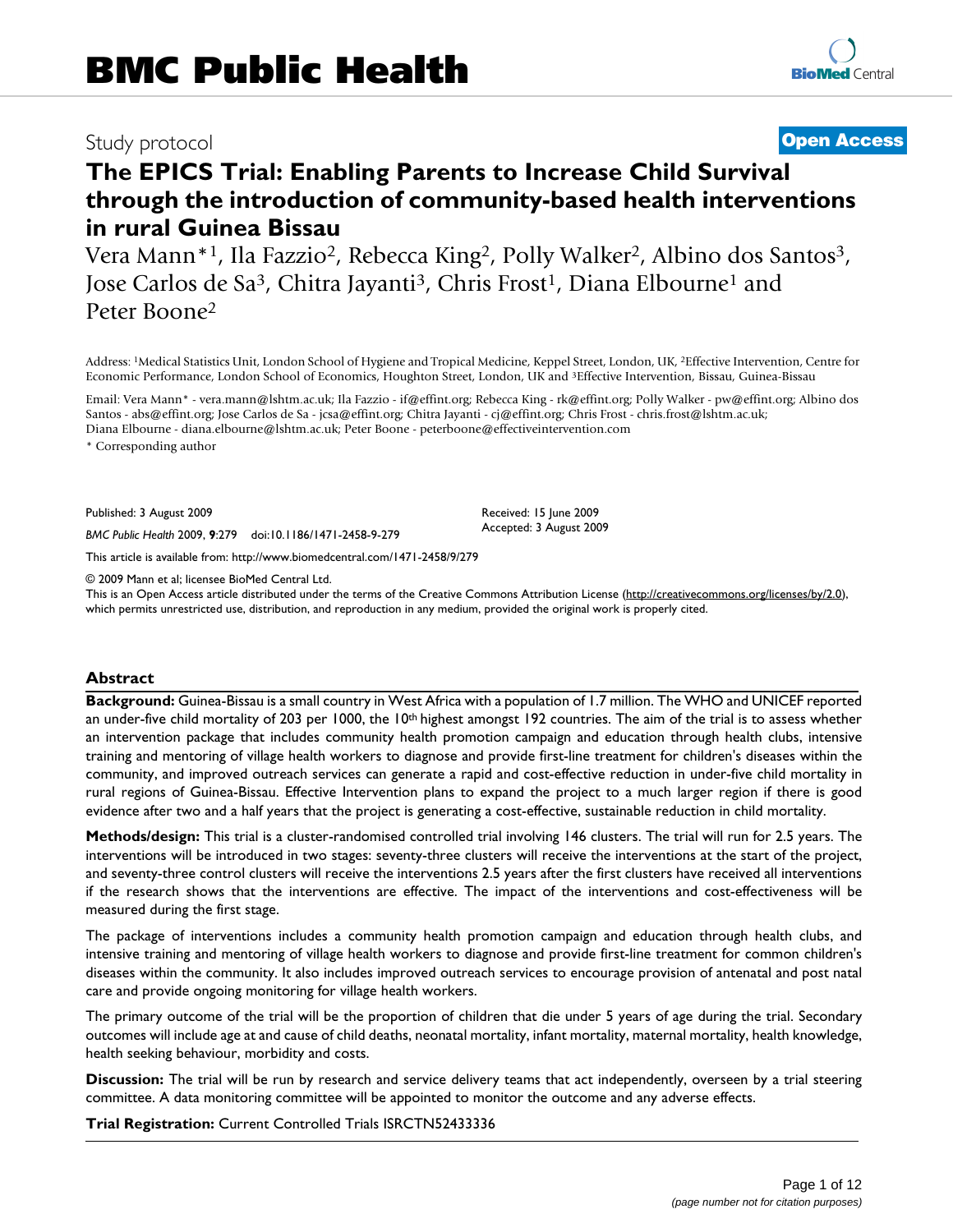# **Background**

#### *Research justification and relevant literature*

Guinea-Bissau is a small country in West Africa with a population of 1.7 million. The country is very poor with GDP per capita at \$352 per person. The WHO and UNICEF report that under-five child mortality is 203 per 1000 in 2004, ranking the 10th highest amongst 192 countries [1].

A prospective survey conducted during 2003–2005 estimated that under-five child mortality is 308 per 1000 in rural regions of Guinea-Bissau, with neonatal mortality of approximately 70 per 1000 [Rodriguez, A., Tome, C: Seguimento e avaliacao de indicadores do plano nacional de desenvolvimento sanitario e do projecto multisectorial de luta contra sida. Bandim Health Project, 2006]. Our baseline survey in the region where this study is to be implemented found an under-five child mortality rate of 154 per 1000 as reported by women aged 12 to 49 for their 2002 to 2007 pregnancy history. While both estimates suggest very high child mortality, the difference in these estimates may reflect methodologies (prospective versus retrospective monitoring of births and deaths) and differing regional coverage. There is very little information on the causes of child deaths. The Bellagio Child Survival Study Group concluded that neonatal deaths in low income countries were mostly due to sepsis acquired around and soon after birth, birth asphyxiation, and congenital abnormalities. They estimated that diarrhoea, pneumonia and malaria cause more than three quarters of child deaths after the neonatal period [2]. The Joint United Nations Programme on HIV/AIDS estimates a relatively low 1.8% HIV prevalence in Guinea-Bissau in 2007 compared to other Sub-Saharan African countries where the overall prevalence estimate is around 6% [3].

The high child mortality in rural Guinea-Bissau is likely to be due to multiple factors. Although most of the diseases that cause child deaths are probably preventable, low income and logistics have limited the quality and availability of public healthcare. Even if clinical services were improved, poor health knowledge and education and limited number of trained health personnel, probably contribute to poor treatment seeking practices and preventable child deaths. Poor roads and remoteness also make it difficult for guardians to seek care for their children.

Research in other settings suggests that an aggressive programme of community health promotion, in combination with mentoring for community health workers, and improved availability of services and medicines at the community level, could lead to major, cost-effective declines in child mortality. As part of complex interventions, women's participatory discussion groups, through a

series of meetings where issues related to safe child birth and treatment of the neonates were discussed, were shown to reduce neonatal mortality by 28% in Nepal [4]. In India, home based neonatal care and management of sepsis by village health workers (men and women with little or no health education prior to training) led to a 62% decline in neonatal mortality in the third year of intervention when compared to a control region that surrounded the project area. Fatality from sepsis also declined from 16.6% to 2.8% [5]. The Comprehensive Rural Health Project in India reports that infant mortality fell by approximately 50% in a period of five years through the introduction of village health workers, supported by mobile health clinics and limited clinical services, in isolated rural communities in Maharashtra state [6]. Several recently published reviews summarise the effects of complex community based interventions on health and child survival in Asia and Africa [7-9]. These reviews list the various types of community programmes, taken place until recently, and report their effectiveness in diverse settings.

This project aims to generate a rapid and broad improvement in community health knowledge and practices primarily through the introduction of community health clubs, and training and mentoring of village health workers. In order to ensure that basic clinical services discussed in the education campaigns are available, the project will also enhance clinical services related to maternal and child health, and provide outreach services to the communities.

The interventions planned in this health project cannot all be introduced at once, and they require an extended period of intensive training and community involvement. To ensure unbiased and reliable evaluation of the effect of the interventions on communities, a randomised controlled trial involving 146 clusters will be conducted. The project plans to introduce a two and a half year programme of interventions in 73 of the clusters, chosen at random, covering approximately 40,000 population with the remaining 73 clusters forming a control group. After 2.5 years the remaining 73 control clusters will receive the intervention.

In order to understand whether the interventions have an impact on mortality and are cost-effective, and to maximise the impact of the interventions in subsequent years, it is important to carefully measure the outcomes. To achieve this, the project design includes an intense research component, during the first two and a half years of the interventions, which will carefully measure the impact on maternal and child health and cost-effectiveness. The results of this research will be used to improve the expansion of the project as it covers much larger populations in subsequent years.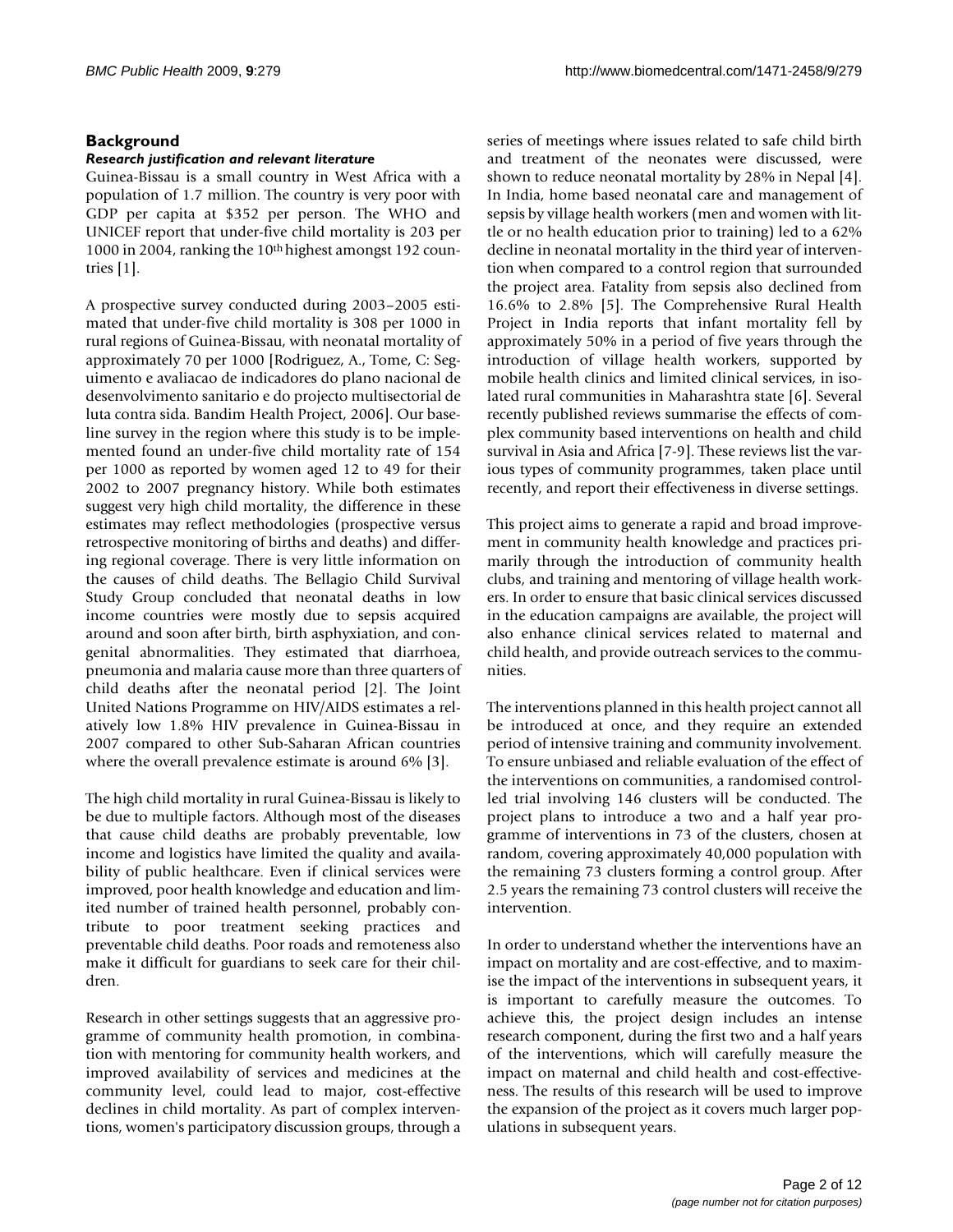The research component of the study will provide valuable information to health authorities in a region where there is currently little information. The study will provide estimates of child and maternal mortality, uptake of services, and causes of death in the project area. This information should be useful for designing further projects to improve maternal and child health throughout Guinea-Bissau.

#### *Background information on the trial area*

The Tombali and Quinara regions are in the south of the country (Figure 1) and have a combined population of approximately 200,000. They are relatively inaccessible, with few paved roads and little infrastructure. There is no public supply of electricity in the region. The main ethnic groups are Balanta, Biafada and Fula. The most common spoken language is Kriol, although often only local languages associated with ethnic groups are spoken. Cashews, rice, palm oil and fruits are the main agricultural products. There is little industry.

#### *Objectives*

The aim of the study is to evaluate the impact of an intervention package including community health promotion campaign, training and mentoring village health workers, and improved outreach services ahead of a planned expansion of the project to a much larger region of rural Guinea Bissau.

An important element of the trial is to evaluate cost effectiveness and the sustainability of such a programme.

### **Methods/design**

The study is a cluster-randomised trial, where communities will be randomised at the start of the trial to intervention and control clusters. Control clusters will receive the interventions approximately 2.5 years after the intervention clusters if the research shows that the interventions are effective.



### **Figure 1**

**Map of Guinea Bissau**. The trial area:Tombali and Quinara regions are in the south of the country.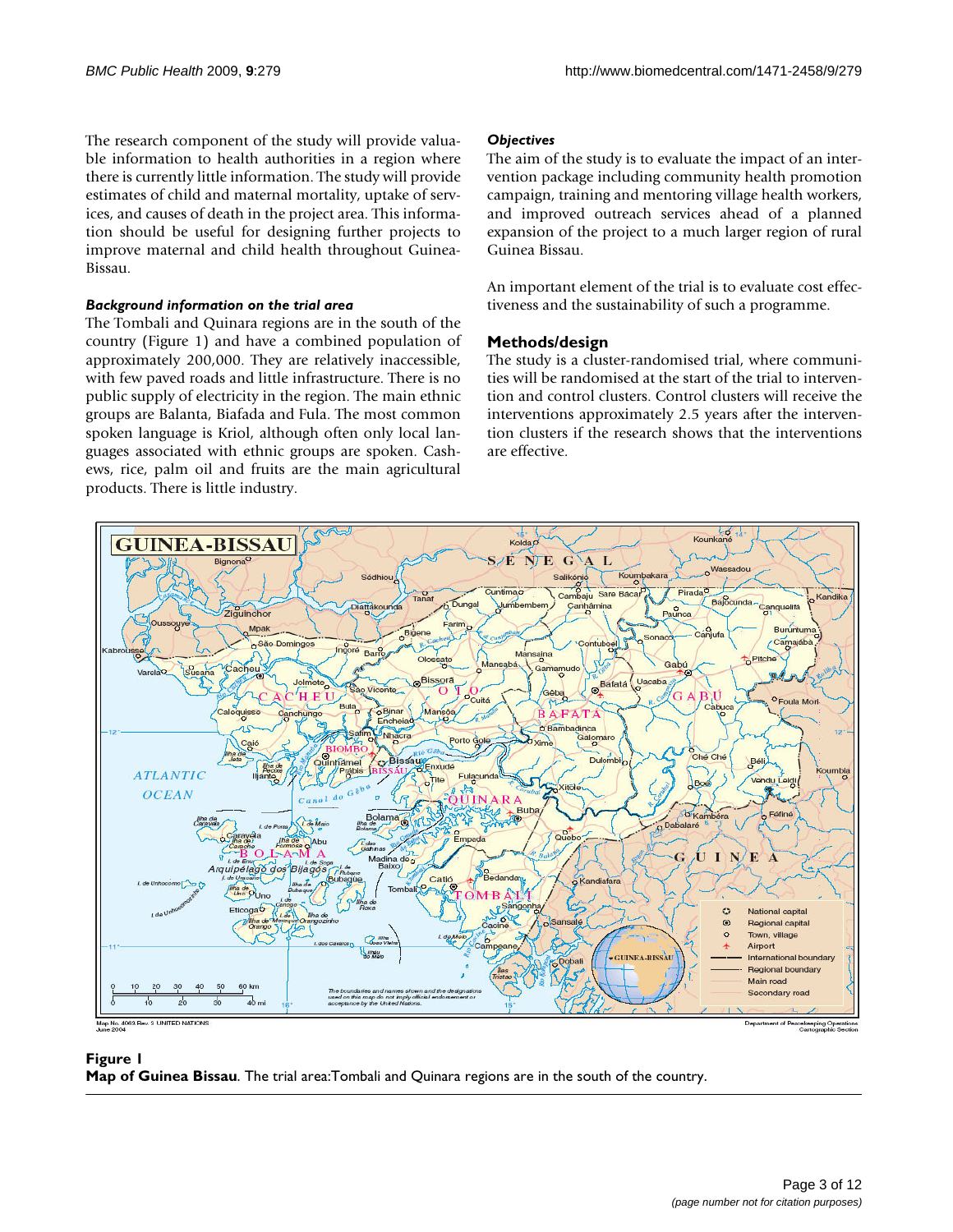#### *Outcomes of the study*

The primary outcome of the trial is the proportion of children that die under- five during the study period.

Secondary outcomes will include:

- neonatal and infant mortality rates, and the probability of death under the age of five calculated using life-table methodology

- age at and cause of child deaths

- treatment practices for sick children

- percentage of mothers who use ORS to treat children with diarrhoea

- percentage of children who received consultations with trained personnel when recently sick

- mother's or primary caregiver's knowledge of childhood diseases and safe delivery

- proportion of mothers with children under-five that have knowledge of symptoms of dangerous disease;

- proportion of mothers with children under-five that have knowledge of treatment procedures and medicines usage for diarrhoea, fever, and cough with rapid breathing

- proportion of women aged 15 to 49 with knowledge of:

- key safe practices related to antenatal care

- symptoms or factors that would imply a pregnant mother has a high risk of complications at delivery

- need to sterilize instruments used to cut the umbilical cord

- procedures to keep the umbilical cord sterile
- symptoms of neonatal sepsis
- recommended breast feeding practices after delivery

- child morbidity (prevalence of fever, diarrhoea, respiratory tract infections)

- maternal mortality rate per 100,000 pregnancies

- age at and cause of maternal deaths

- proportion of deliveries conducted at institutions

- indicators of safe home birthing practices

- proportion of deliveries where trained personnel were present

- proportion of deliveries where instruments used to cut the umbilical cord were sterilized

- proportion of deliveries where the belly button was treated with alcohol or antiseptic solution subsequent to cutting the umbilical cord

- proportion of deliveries where measures to prevent hypothermia were taken

- proportion of deliveries where breast-feeding was started within one hour after birth

- cost effectiveness

#### *Randomisation*

Clusters will be stratified according to major ethnic categories (Balanta, non-Balanta and mixed ethnicity) and to distance from a regional health centre or hospital (within walking distance or not). All 146 clusters will be randomly allocated, within these six strata, to either the intervention or control group.

#### *Interventions*

Table 1 outlines the activities that each arm of the project receives during the first two and one half years.

At the start of the intervention, health clubs will be organised in each community. The number of health clubs will be chosen so that there are approximately 60 households per club. These clubs will meet regularly for two years and cover topics related to maternal and child health that are expected to impact on child mortality:

- Recognition, treatment and prevention of malaria, pneumonia and diarrhoea
- Safe pregnancy and delivery
- Care for newborns
- Hygiene and sanitation

In addition to health clubs, communities will meet at the start of the interventions to select village health workers. These village health workers will be members of the health clubs, and will work closely with health clubs. The village health workers will be given intensive block training (3–5 days for each session) by registered nurses, "nurse trainers", in the following areas: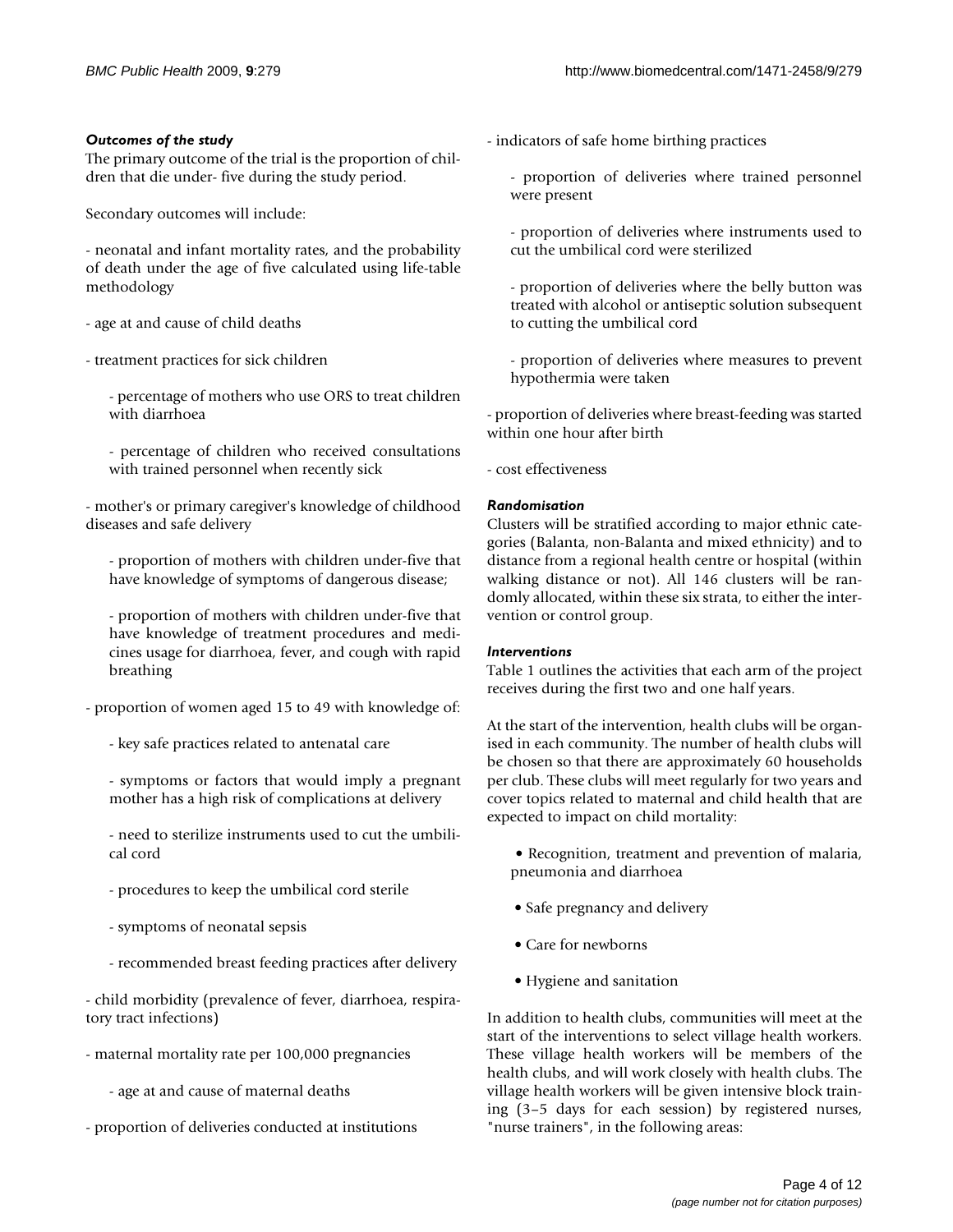#### **Table 1: Trial activities by arms of the trial in the first 2.5 years**

| Activities                                                                                                                                               |                                                                                                                                                                                                                |
|----------------------------------------------------------------------------------------------------------------------------------------------------------|----------------------------------------------------------------------------------------------------------------------------------------------------------------------------------------------------------------|
| Intervention (73 clusters)                                                                                                                               | Control (73 clusters)                                                                                                                                                                                          |
| Hospitals for caesarean sections and clinics for emergency care are buttressed                                                                           | Hospitals for caesarean sections and clinics for emergency care<br>are buttressed: materials from the programme are available to<br>controls if needed for emergencies and staff trained in IMCI as<br>needed. |
| Health clubs organized and participants receive:<br>2 years of training in health issues.                                                                |                                                                                                                                                                                                                |
| Training and mentoring for several village<br>health workers, who are members of the<br>health clubs, in issues related to maternal<br>and child health. |                                                                                                                                                                                                                |
| Maternal and child health outreach<br>programme operated by 6-8 trained<br>mentor nurses.                                                                |                                                                                                                                                                                                                |
| Free institutional deliveries for high risk<br>mothers and delivery kits to all pregnant<br>mothers.                                                     |                                                                                                                                                                                                                |
| Medicines package for children.                                                                                                                          |                                                                                                                                                                                                                |
| Quarterly monitoring surveys                                                                                                                             | Quarterly monitoring surveys                                                                                                                                                                                   |

- Recognition, treatment and prevention of diarrhoea
- Recognition, treatment and prevention of malaria

 • Recognition, treatment and prevention of pneumonia

- Safe pregnancy and delivery
- Care for the newborn
- Nutrition and child growth monitoring

The training for these workers will reflect the Ministry of Health's policies and IMCI recommendations [10].

Village health workers will also attend and help manage their local health clubs, and they will help coordinate antenatal and vaccination service provision within the cluster. They will also assist with home deliveries and make regular visits to monitor neonates immediately after birth. They will also provide advice on treatment of sick children. Once they pass through the relevant stage in their training, they will be asked to coordinate the provision of safe delivery kits and child drugs in their health clubs. Drugs will be provided to treat the major diseases that cause child deaths in the community. The choice of drugs provided will reflect national and IMCI policies, and will be approved by the Ministry of Health.

After each training block, the village health workers will return to their village and discuss the training in health clubs. They will also visit with mothers of children who have symptoms of disease, and discuss the training with them. Nurse-trainers will visit each village health worker twice per month to monitor the quality of their work, provide advice, and reinforce the training. An audit system will be maintained to keep track of the quality of the village health worker's activities along with measuring the incidence of disease and recommended treatments in each community.

The nurse trainers will also carry out monthly mobile clinic visits to villages. The services provided during these visits will include antenatal care, child health checks, and treatment for acute disease.

During antenatal care visits, women will be assessed for risk, and those women that are considered to be at high risk will be highly encouraged to deliver in a hospital, and to travel to the hospital prior to delivery. These women will receive free primary and secondary services at the hospital.

#### *Duration*

The trial will run for a period of two and a half years after the interventions have been fully implemented in the intervention clusters. All interventions will be given to the control clusters at the end of the trial if the research shows that the interventions are effective.

#### *Trial site*

The trial site is the region of Tombali and Quinara in the south of Guinea Bissau. The definition of clusters for the trial is complicated due to the lack of any accurate maps, village boundaries or recent population surveys. The last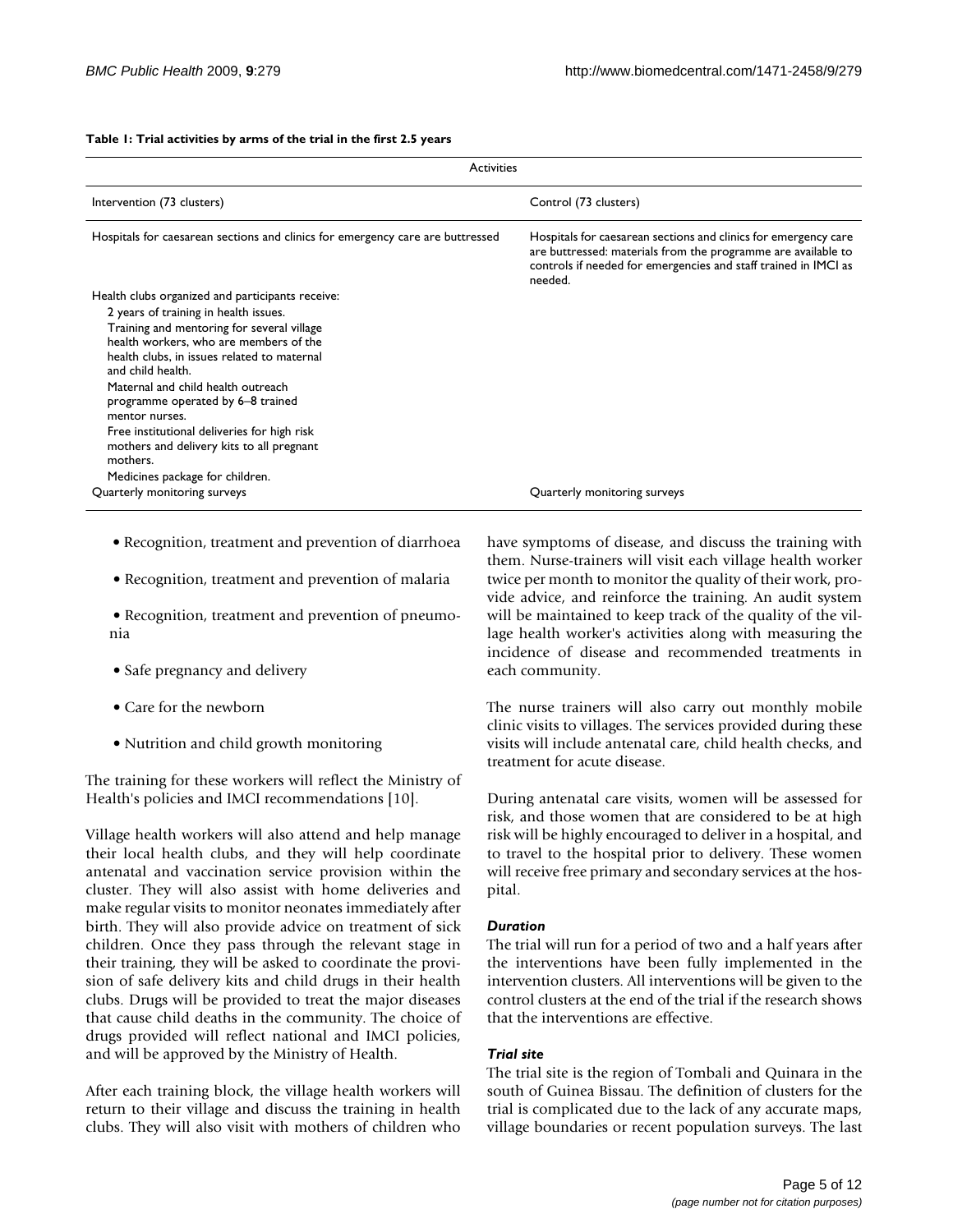census was conducted in 1991, and since that time there has been substantial migration due to civil war and socioeconomic factors. The regional departments of health maintain lists of tabancas where they sometimes provide outreach services, but they do not have information on the population of these tabancas, nor maps showing accurate locations.

#### *Defining eligible clusters and mapping households, inclusion and exclusion criteria*

One hundred and forty six clusters are to be enrolled in the trial. Clusters have been identified and enumerated during a baseline survey. Existing lists and maps of Tabancas used by the regional departments of health has been compiled to identify Tabancas. With the help of experts at the department of health, and visits to the tabancas prior to conducting the survey, all Tabancas that were believed to have at least 300 population were considered to be eligible.

If two Tabancas with eligible size were less than 4 km apart we chose the Tabanca that has the smallest number of houses but possibly at least 40 houses. Major urban areas with more than 2000 population were excluded from the list. Fieldworkers travelled to the region and surveyed the populations in the listed Tabancas, or in unlisted Tabancas (if they found one not on the list once in the region). While the interventions will be made available to all households within a Tabanca, the analysis of the trial will be based on outcomes for the closest households to the centre of the Tabanca. The baseline survey aimed to enumerate an approximate population of 350 for each cluster. With an assumed average of 8 members per dwelling, the baseline survey aimed to track the nearest 40–50 dwellings to the health club meeting place.

After defining a central point in the Tabanca, which was either the USC if it existed or any other central meeting place if not, field workers stayed in the village to map up to 52 but if achievable not less than 40 households. They interviewed all available eligible women within the households (see below). If there were fewer than 40 dwellings in the Tabanca the fieldworkers were asked to pick the nearest Tabanca within walking distance from the first Tabanca and to map additional households until they had reached a total of 40 but not more than 52 households. If they still did not reach 40 households, a third Tabanca was chosen nearby and this procedure continued. If there was no other eligible Tabanca within walking distance the fieldworkers were told to stop after mapping all available households.

After surveying an adequate number of households to form a cluster (population approximately 350), field workers travelled to the next nearest eligible Tabanca to

survey. This process resulted in 241 Tabancas forming 146 clusters being eligible for inclusion in the trial.

#### *Women eligible for analysis within clusters*

The analysis of the trial will be based on outcomes for eligible women, and children living with them, and on the outcomes from new pregnancies arising during the trial.

A woman is eligible for inclusion in the analysis of the trial if:

- She lives in one of the 146 selected clusters.
- She is a resident in one of the households mapped and is interviewed during the baseline survey.
- She gives consent to participate in the trial.
- She reports that she is between 12 and 49 years of age or/and she reports that she is the primary caregiver for a child under five years of age at the time of the baseline survey.
- The tabanca she lives in gives consent to participate in the trial.

# *Children eligible for analysis*

Children are eligible for inclusion in the analysis if:

 • They are five years of age or younger at the time of randomisation and they reside permanently with an eligible women at the time of randomisation, and the child's name was recorded during the baseline survey,

or

 • They are born (live birth) to an eligible woman after baseline survey and are alive at the time of randomisation,

or

 • They are born (live birth) to an eligible woman after randomisation.

For the primary analysis, the survival of these children will be considered from 1 April 2008, by which time all main components of the intervention will have been implemented. This delay is necessary in order to give the implementation team time to register households for the intervention and to train personnel, and will also ensure that the interventions have sufficient time to have an impact on survival. According to this schedule, the interventions will start being implemented in control clusters at the end of September 2010, just after the end of the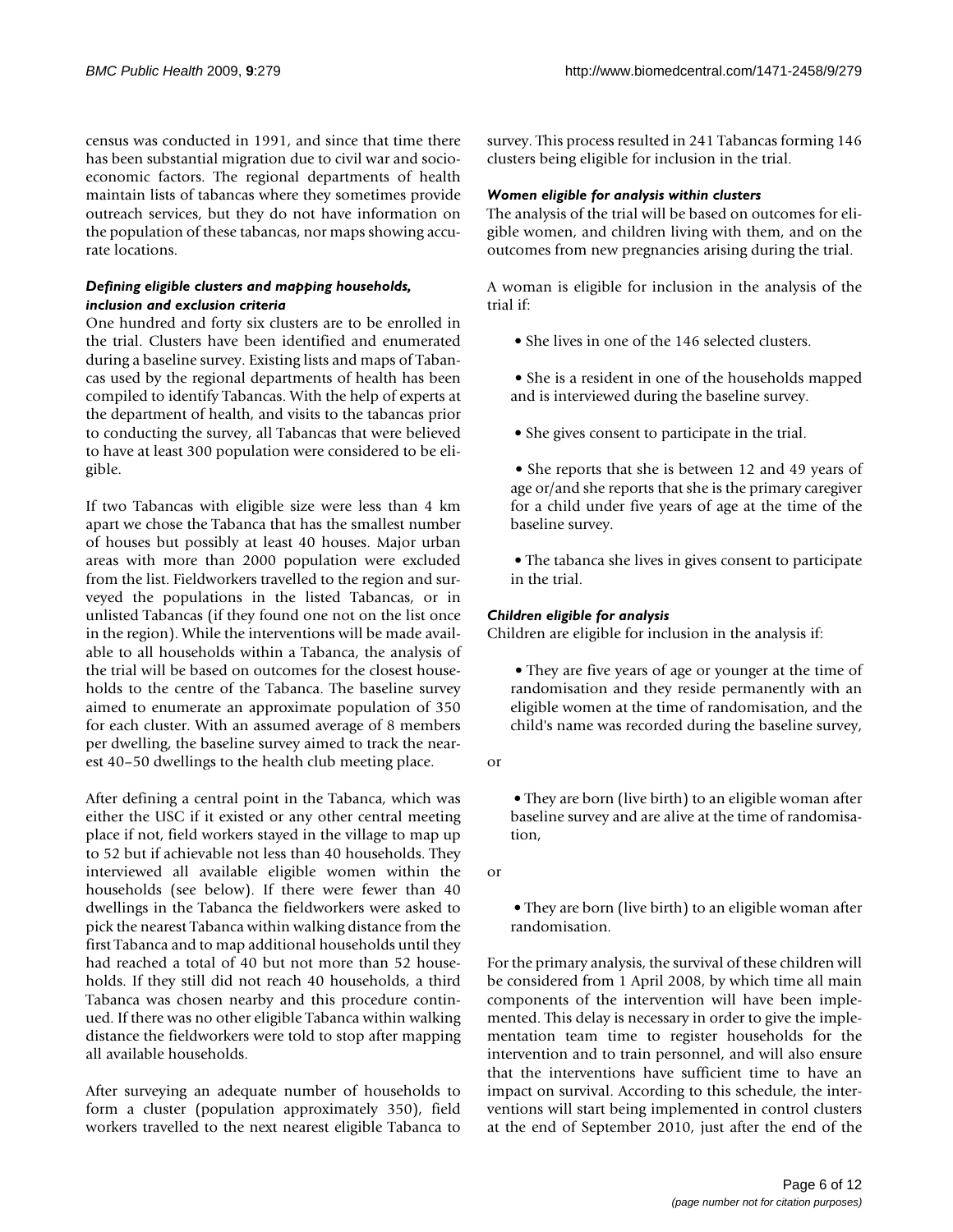rainy season in the region (if the research shows that the interventions are effective). For the primary analysis, the survival outcomes of eligible children up to 30 Sept 2010 will be included in the analysis.

#### *Exclusion criteria for women and children*

Women and their children will be excluded from the analysis if they do not satisfy all inclusion criteria.

### *Methods of enumerating and interviewing women during baseline survey*

Six mobile survey teams were trained to enumerate women in the mapped eligible dwellings in each cluster during the baseline survey. They recorded all eligible women living in these dwellings, and recorded their full birth history and child survival records. In the case of women who are normally resident in the tabanca but not present at the time of the baseline survey, the survey team recorded their name and house location but did not list their children nor record their birth history.

#### *Methods of enumerating women in intervention arm after randomisation*

There will be some women who are normally resident in intervention clusters who were not enumerated during the baseline survey. Since it would be unethical to exclude such women from access to health clubs and the services provided to other members of the village, they will be permitted to receive the interventions. Once randomisation is completed, the intervention team will enumerate all households in the intervention tabancas that had not previously been enumerated, and then invite the residents to take part in the intervention services. Only people who live in intervention Tabancas will be permitted to receive interventions, and women will be issued with a "mother's card" to ensure that only women and their children who are eligible for the interventions will receive the interventions. Once this second enumeration is complete, no additional people will be permitted to take part in the interventions. To ensure that bias is not introduced, the women, and their pregnancies and children, in these households that were enumerated after randomisation will not be included in the primary analysis of the trial.

### *Dealing with migration and child-swapping during the trial*

The population may be affected by temporary and permanent migration. Primary analysis of the outcomes of the trial will be carried out according to the intention-to-treat principle, i.e. women will be analysed according to Tabanca of residence at the time of the baseline survey.

Some people in the region may practise child-swapping: when a child stops breast-feeding, usually at 3–4 years of age, he or she moves to live permanently with the mother's eldest brother and is looked after by one of the brother's wives as foster mothers. Primary analysis of the trial will include any child permanently residing with an eligible woman at the time of the baseline survey, regardless of whether the child is the offspring of the eligible woman or not. In order to prevent possible bias, children who become fostered by an eligible women after randomisation will not be part of the trial.

### *Losses to follow-up*

Women may temporarily move, or they may permanently move from a tabanca, in which case we may have difficulty tracking their child survival outcomes. We will try to learn outcomes from neighbours and friends but we will not attempt to personally interview women who have moved outside their enumeration cluster. When an eligible woman cannot be found, we will include the information from relatives, neighbours and other sources in the cluster about her pregnancy and survival outcomes, and her children's survival outcomes, for the primary analysis. If a fieldworker did not meet with a woman in a prior monitoring, but they do meet with her on a subsequent visit, the field worker will ask the woman to verify the previously reported data that was received from relatives, neighbours or other sources.

### *Consent*

This trial will employ three levels of consent:

• At the state level, approval of the protocol will be sought from the Ministry of Health in Guinea-Bissau.

• At the Tabanca level, field supervisors will arrange meetings with local leaders to seek consent. In all tabancas in the trial, consent will be obtained from the leaders in the following manner. The local leaders will be informed about the protocol for the trial in their local language. They will then be asked to inform and seek consent, as appropriate for their ethnic group and specific traditions, from the members of their community. Consent will be given in oral form during this community meeting with written documentation of the discussions for verification. This process of obtaining consent from the 'guardians' of the clusters is common in trials in which the intervention is delivered at the level of a cluster and it is not possible to ask for prior consent for randomisation from individuals within the cluster [11].

• Given this process, women who are asked to take part in the quarterly enumeration and who consent to complete this enumeration are considered to have given their implied consent to participate in the trial. Women not living in the tabancas at that point, or who are not present, who subsequently fill the eligibility criteria will be informed about the study.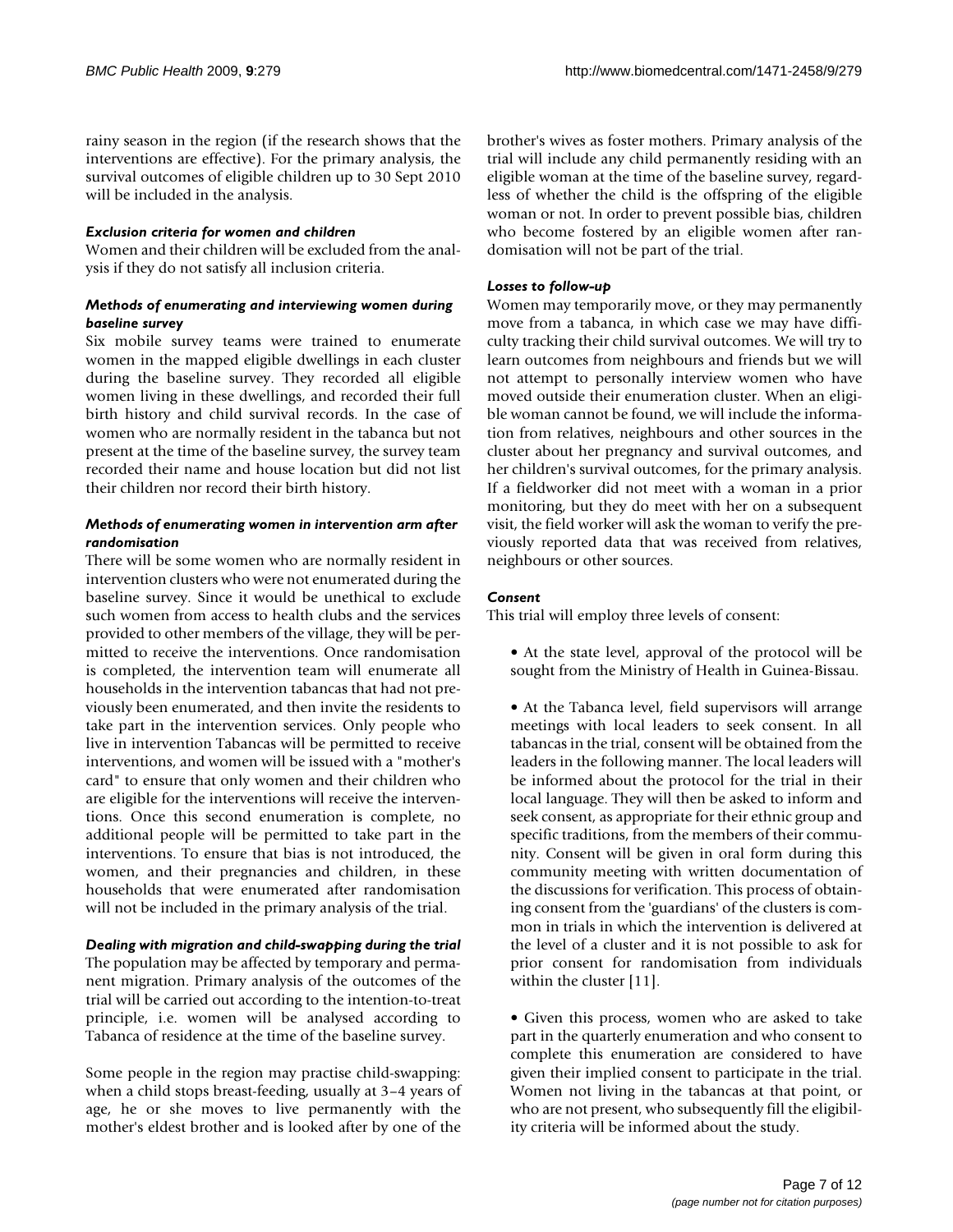#### *Sample size calculation*

The sample size has been calculated to give 80% statistical power to show a 30% reduction in the proportion of death before the age of five in the intervention clusters compared to the control clusters.

We assume that the average size of the population in eligible households for each cluster will be 350 people defined by the algorithm described earlier. We also assume an average annual number of live births of twelve per cluster (the crude birth rate is estimated to be 35 per 1000 population in the region according to discussion with regional health authorities). Thus, we expect to observe approximately 48 children under five per cluster at the time of randomisation (taking into account the estimated probability of death at birth and consequent time intervals below 5 years of age based on a baseline survey conducted in Guinea-Bissau in preparation for this trial) and a further 30 births during the following two and a half years.

We used an intraclass correlation coefficient (ICC) of 0.02 to allow for clustering. This was estimated from the DHS survey in India, using ten years data from Maharashtra state. There are no similar DHS data for Guinea-Bissau. In a Nepalese trial examining neonatal mortality, the ICC was estimated to be 0.00644, but since there were generally only one or two births per woman, and the clusters in that trial were much larger, we believe the ICC here will be higher.

Under the above assumptions, the expected proportion of children who will die before the age of five during a two and a half year period in the control arm is 9%. Assuming 10% loss to follow up in both control and intervention arms, 130 clusters in total will be needed to show a 30% reduction in the proportion of deaths before the age of five in the intervention clusters compared to the control clusters with 80% statistical power and with 2-sided significance level of 5%. We are planning to map and randomise all the 146 clusters, defined as eligible during the baseline survey, to allow for possible dilution of the impact of the intervention that might be caused by migration.

### *Analysis strategies*

The main analysis will assess the effect of the interventions on the primary and secondary outcomes. Primary analysis of the outcome(s) will follow the intention to treat principle (i.e. the participants will remain in the group they were randomised to and not analysed according to the interventions actually received), and will account for clustering and stratification.

For the primary outcome (proportion of children dying before the age of 5 years), the relative risk with a 95% confidence interval will be reported, taking appropriate account of clustering. A generalised linear model (with adjustment for stratification factors) using robust standard error estimates will be used to carry out this analysis.

For secondary binary outcomes, including morbidity, maternal mortality and morbidity, institutional deliveries, home birthing practices, relative risks will be estimated in an analogous fashion. For continuous outcomes t-tests with robust SEs will be carried out. ANCOVA (with robust standard errors) will be used where baseline adjustment is required. Bootstrapping will be used for non-normal outcomes and Cox models for survival analysis. A full analysis plan will be given in the operations manual.

# *Ethical approval*

The trial protocol has received ethical approval from the Ministry of Health, Department of Hygiene and Epidemiology Centre for Coordination of the Research in Guinea-Bissau (reference number: 021/2007) as well as from the ethics committee of the London School of Hygiene and Tropical Medicine (reference number: 5173).

# **Discussion**

### *Administrative Structure – The implementation teams*

Independent service delivery and research teams will be responsible for the implementation of interventions and for the data collection needed to analyse the trial outcome.

### *The service delivery team*

The service delivery team will be responsible for implementing the key components of the project, but they will have no responsibility for data gathering or processing used to analyse outcomes. The team will have the following members:

### *Health club supervisor and trainers (3 + 22)*

Three health club supervisors will monitor the trainers. There will be 22 trainers during the first year managing an average of six health clubs each. The trainers will be given a 6 week training course ahead of their first health clubs.

### *Nurse-Trainers (9)*

Health professionals will be hired to train village health workers, and act as mentors and support for those people, during the first year of the intervention. The mentors will organize regular individual and group meetings with village health workers to discuss problems, and also visit village health workers in their community and operate mobile clinics. They will also coordinate training for village health workers.

### *Village health workers (250–300)*

One to four village health workers who are resident in the cluster and chosen by health clubs will be trained in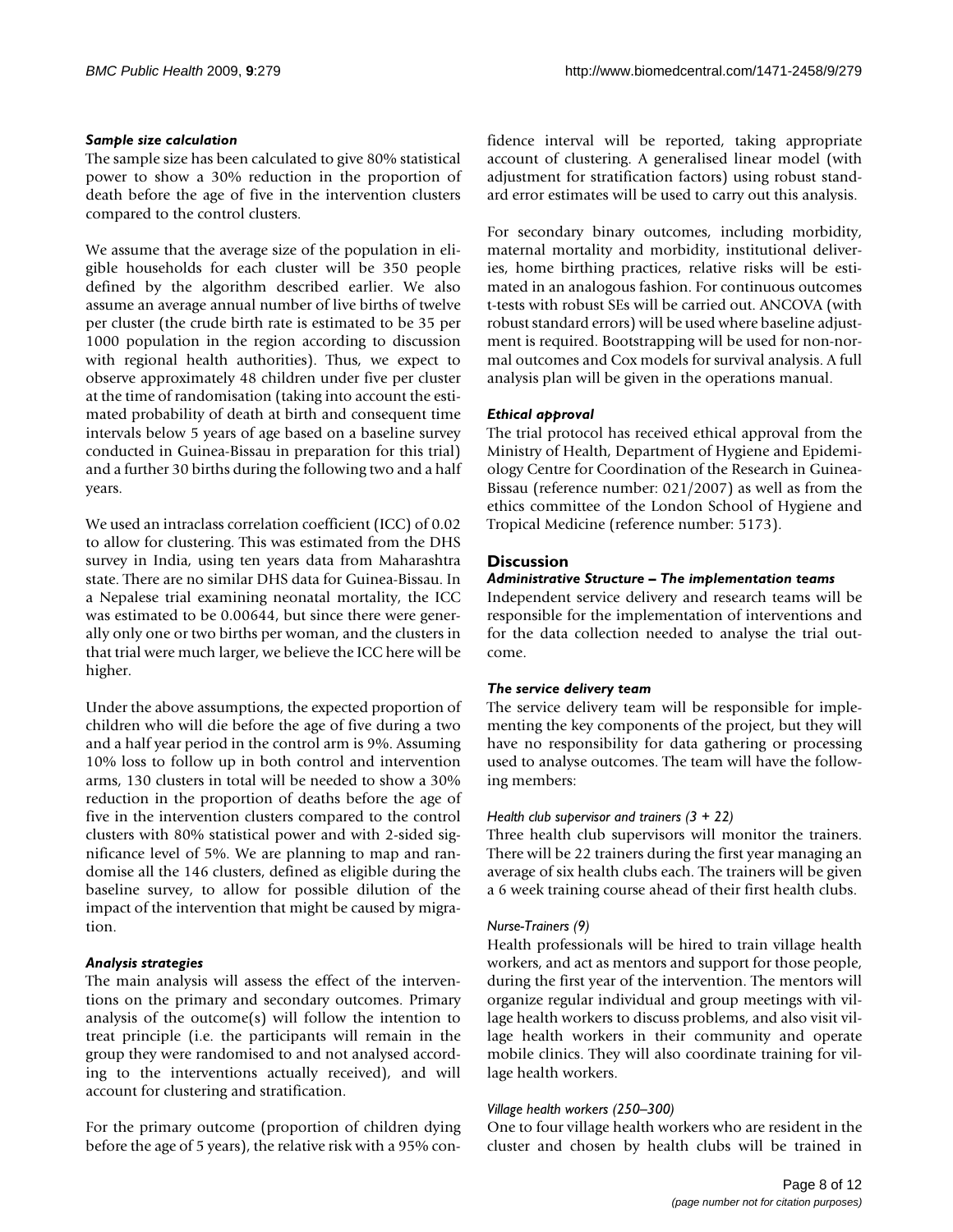maternal and child health. The numbers chosen will depend on the size of the cluster and the distance needed to travel to households within the cluster. Generally at least one person will be trained in child health, and at least one person will be trained in safe pregnancy, safe delivery and care of the newborn.

#### *Tie-ups with local clinics and hospitals*

One or more reference centres will be chosen to manage various services that may be required by children and pregnant mothers. These services include:

- Services for normal and caesarean deliveries at hospitals that serve the trial communities
- A hostel for high risk women, so that they can travel ahead of delivery, near the hospital
- Primary and secondary pre and post-natal clinical and hospital care that may be needed for pregnant women and neonates
- Emergency services for children

#### *The research team*

The research team will be independent of the implementation team in this project and will be responsible for data collection. The research team will be led by a field research manager who will monitor the field supervisors, survey teams, and data processors.

#### *Field research manager and field supervisors (5)*

These people will monitor survey teams and conduct verbal autopsies for all reported maternal and child deaths. They will also carry out follow-up surveys when a mother gives birth. They will be trained to conduct verbal autopsies, with the assistance of a qualified doctor and to supervise field workers.

#### *Survey teams (4 teams of 4 people + supervisors)*

A survey team will consist of five people, with a *field supervisor* and four additional members. They will be trained to conduct quarterly monitoring surveys and manage pregnancy outcome forms. They will also carry out the followup survey at the end of the trial.

#### *Data processors (6)*

A double entry system will be established to verify a subset of the data entry. Cross-checks will be established to compare records over time, and any problems will be flagged and the survey teams, or data supervisors, will be responsible for revisiting mothers if needed to correct the data.

#### *Administrative structure – Trial management*

The trial will be supervised by the Trial Steering Committee (TSC). The day to day activities will be the responsibility of Effective Intervention with support from the Ministry of Health in Guinea-Bissau and the London School of Hygiene and Tropical Medicine where appropriate.

#### *Administrative structure – Trial coordinating centre*

Effective Intervention in Guinea-Bissau will act as the local trial coordinating centre and be responsible for recruitment, implementing interventions, and handling administrative matters once participants are being entered.

#### *Administrative structure – Trial Steering Committee*

The Trial Steering Committee (TSC) will meet periodically to discuss the overall progress of the trial. The group will meet initially to finalize the protocol and organisation. Once the trial is running, the group will meet regularly to discuss issues such as recruitment progress, protocol deviations, and to consider reports from the Data Monitoring Committee.

#### *Administrative structure – The Data Monitoring Committee*

The Data Monitoring Committee (DMC) will be completely independent of the trial and will meet regularly to review interim results. The principal role of the DMC is to monitor accumulating data by random allocation and alert the organizers of the trial if they think patterns in the data – indicating benefits, hazards or both – are sufficiently persuasive to warrant either closing recruitment to a trial or changing the protocol.

#### *Interim analysis*

Interim analyses will be pre-specified, but may be amended if requested by the DMC. The DMC will first assess the data when data on the outcome of child survival in a one year period is. This interim analysis is therefore expected to be in about one and a half years after randomisation. A Peto-Haybittle rule [12,13] will be utilised to help assess whether the trial should be stopped, but the DMC will also take into account the balance of risk and benefit and any relevant external evidence.

#### *Data collection and surveillance*

#### *Initial baseline survey*

The initial baseline survey will be conducted before randomisation. The information from this survey will be used to define clusters and generate lists of eligible women and children. The survey will record birth and child survival histories for each eligible woman.

#### *Quarterly monitoring survey*

In both arms of the trial in each cluster data will be collected by the field research team on a quarterly basis. Every eligible woman included in the trial will be interviewed, and child survival histories will be updated. The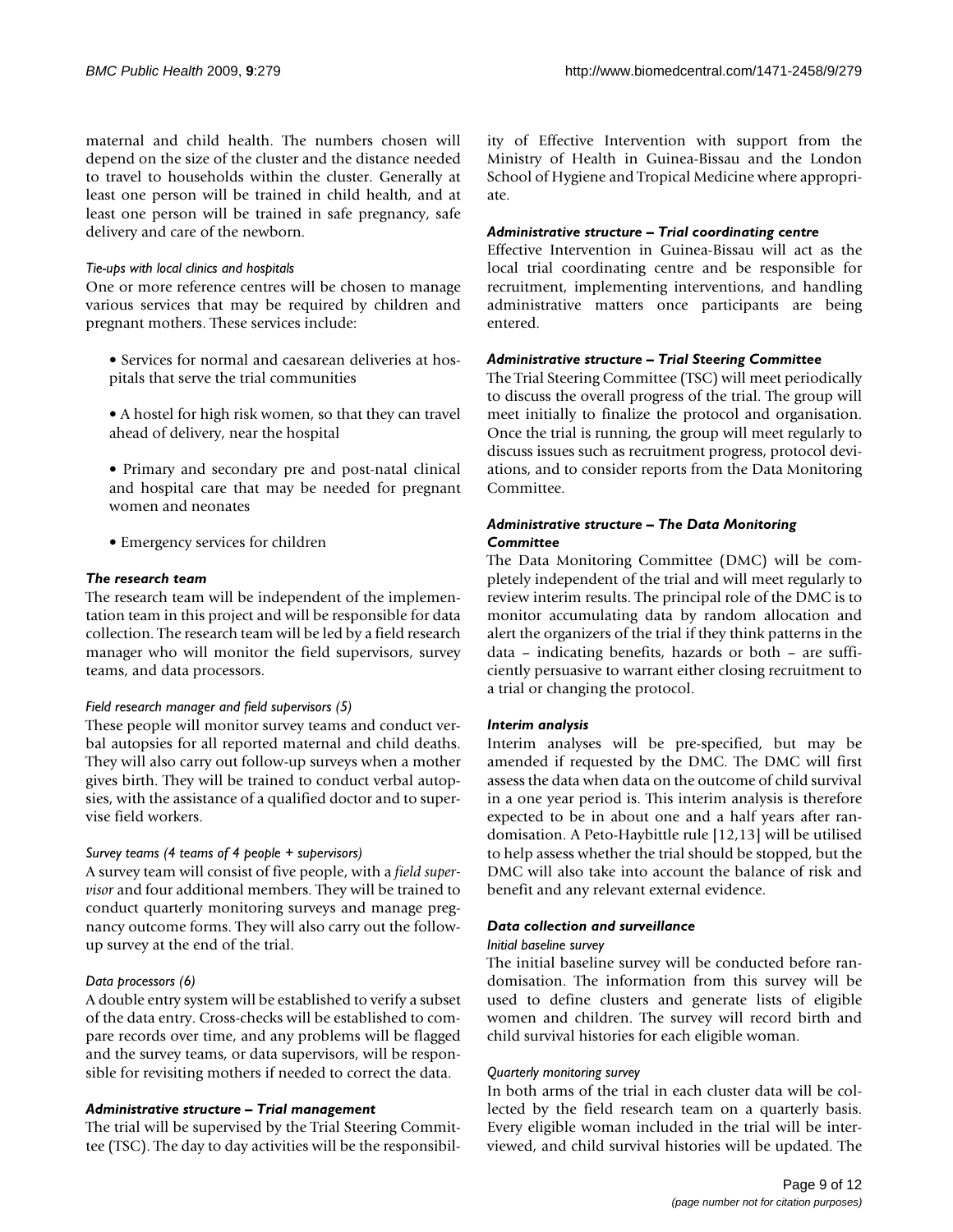quarterly monitoring will permit measurement of the primary endpoint of the trial on an ongoing basis. Survey teams will visit all 146 clusters approximately every three months. They will visit each cluster for at least one full day, and they will make multiple attempts during the day to meet women and their children enrolled in the trial. During this enumeration they will update child survival outcomes for each woman, and they will record whether the woman is pregnant. If a woman is pregnant they will record how many months she is pregnant. If the field worker is unable to find the woman, they will ask the same questions to someone living in the same household, or a neighbour, and record the information reported by that person on child survival outcomes and pregnancy for the missing woman. If they are unable to find a woman during three successive quarterly visits, they will enquire about the specific reasons for absence, and a supervisor will follow-up and attempt to find the woman and record data based on the responses. If it is not possible to find a woman after nine months, then her records will be recorded as missing from that point on, or until she can verify her history through a direct interview.

#### *Pregnancy outcome survey*

If a woman who was previously pregnant reports she is no longer pregnant, a brief survey will be completed to determine the outcome (termination, miscarriage, still birth, live birth, etc.) by the research survey team.

### *Verbal autopsies (Maternal and child)*

These surveys will be conducted by trained fieldworkers of the research team. Three doctors will be asked to assign a cause of death based on the findings of the field survey. A verbal autopsy, adapted to multi-ethnic rural population [14], will be performed whenever a mother or child dies according to the quarterly survey outcomes. Where appropriate, some findings and conclusions from the verbal autopsy will be made available to the service delivery team in order to avoid causing distress by duplicating interviews about any deaths.

#### *Follow-up survey*

This in-depth survey will be conducted by the field research team at the end of the trial. All eligible women, or a randomly selected subset of eligible women, depending on the questions investigated, will be asked to respond to a list of key questions relating to secondary endpoints of the trial. The follow-up survey is only conducted once, and at the end of the trial, in order to reduce any change in behaviour that could result from more frequent questioning during the trial.

### *Village health worker survey*

This survey will be completed by village health workers on a monthly basis, with the assistance of members of the health clubs, and will only be available in the intervention

arm of the trial. The survey will record the incidence of symptoms of children's diseases, treatments for such symptoms and/or evacuation, the use of specific drugs to treat diseases, and whether evacuation of children to clinics or hospitals was recommended. The outcomes from this survey will be used by the implementation team to analyse patterns of disease incidence that may reflect epidemics, the pattern of treatments for disease, the use of drugs in a community, and the pattern of mortality. An audit system will be developed to highlight clusters or cases where supervisors need to investigate unusual outcomes. VHWs will be monitored once per month by their assigned nurse trainer. The nurse trainer will check records and medicines distributed against stock, and will identify children who had received them. They will select a maximum of ten treated cases at random, and conduct home visits to check the health of the child and to interview the mother about the treatment. All VHWs will receive an incentive calculated from their monthly record, and from the given feedback from their nurse trainer.

#### *Hospital and clinic reports*

The services and medicines received by pregnant women and children in the intervention arm, from hospitals and clinics, will be recorded by these hospitals and clinics.

A hospital care record will be completed by the nurse trainer in the hospital, and the medical doctor in charge will supply a medical report and record of care received. Each case will be assessed by the clinical supervisor and the team manager. These records will be sent to and monitored in the trial coordinating centre on a monthly basis.

### *Membership cards of health club members*

Health clubs cards will report attendance at health clubs, along with specific data on uptake of services for pregnant mothers and children. During the first month of the health clubs, a "health inventory" will be compiled including measures of children's vaccinations and indicators of malnutrition. We will collect this information for analysis; however this information will not be available in control arms of the trial.

### *Monitoring health club activities and attendance*

Health promoters will record when and where they have conducted health club, as well as the number of registered women who attended them, and hand them to their supervisors who check that the records are completed. They are then analysed in a monthly basis and discussed during the monthly meetings between the programme manager, supervisor and health promoters. In case of any irregularities appropriate action is taken by the programme manager. Health promoters also conduct health knowledge checks with randomly selected registered women in each cluster on a regular basis. They use the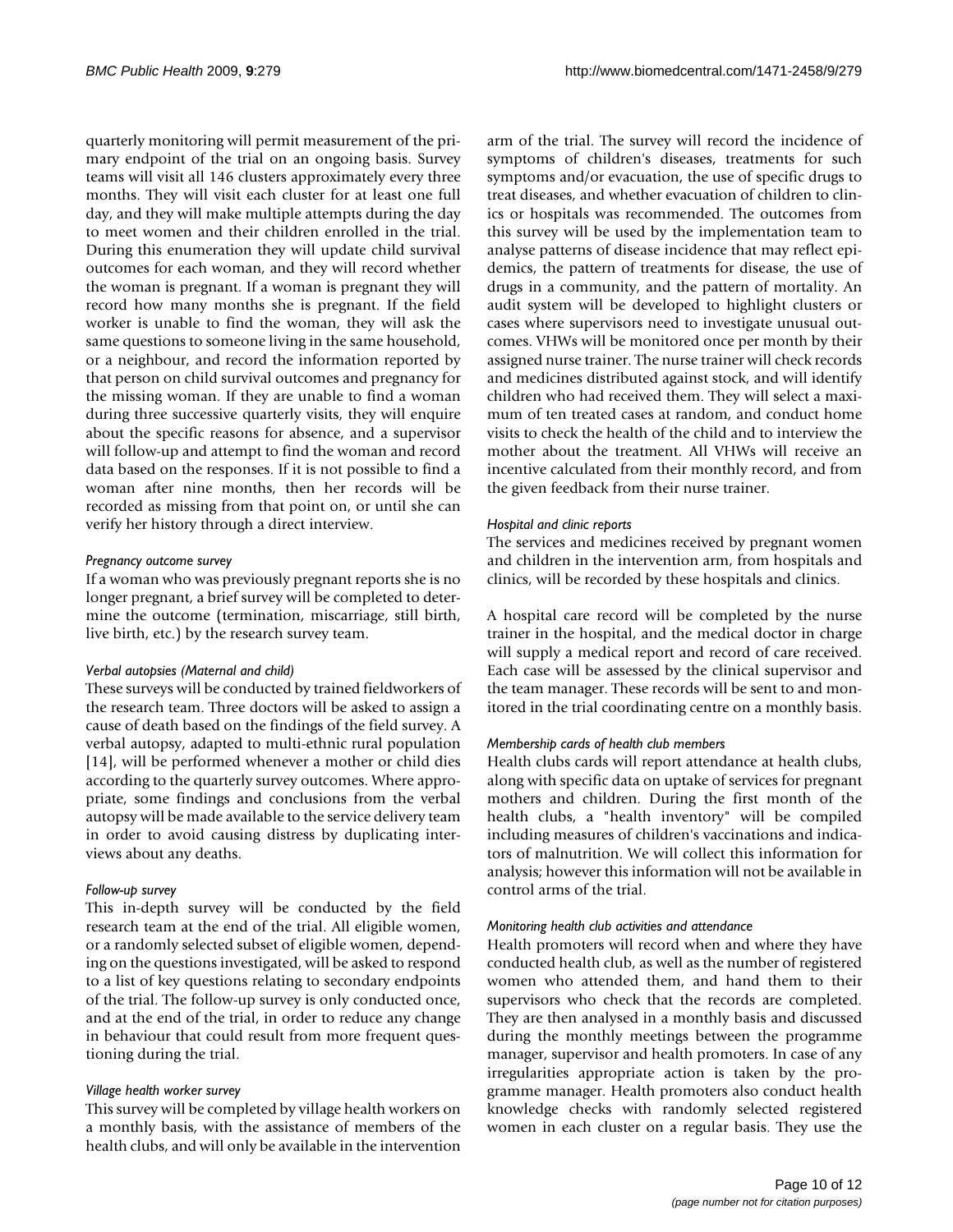results at the field level to understand which key messages may require further emphasis and explanation.

#### *Quality control programme*

The trial will use a computerised system for data management to keep track of participants in the trial as well as for recording the continuous flow of information to and from participants. It will include data validation and audit trails (detailed logs showing data which have been changed and the reason for changing, who made the change and when). In the process, information about adverse events, compliance with and deviation from the protocol, documentation of losses and dropouts will be systematically recorded. Any serious adverse event will be reported immediately to the DMC.

### *Data safety and monitoring*

The TSC will ensure the safety of individual patients participating in the trial by setting up and running the trial in accordance with good practice. Neither the TSC nor any other team member involved with running the trial will have sight of accumulating data by allocation during the course of the trial.

The DMC will monitor outcomes and adverse events and give advice to the TSC on whether to a) continue the trial as planned, or b) stop further recruitment if there is evidence that the intervention is substantially better (or worse) than the alternatives. The DMC may also recommend that the intervention be modified. Data will be given to the DMC on a confidential basis by the trial statistician. The DMC will include a biostatistician and clinicians with relevant expertise.

#### *Economic evaluation and sustainability of measures postintervention*

The project will include an analysis of cost-effectiveness based on the actual costs and resource usage during the trial. The direct impact of the project on lives-saved during the first two and a half years of the trial will tend to underestimate the long term impact on mortality, and overestimate the cost per DALYS. This is because the improved community health knowledge and practices, along with the improved knowledge of the village health worker, are likely to lead to long term impacts on the community even after training resources are withdrawn. The statistical and economic plan will include a programme to estimate the longer term impact of the project, and to incorporate these in the DALYS estimates along with cost-effectiveness analysis.

#### *Ethics/protection of humans – research governance and good clinical practice*

The trial will comply with all relevant legal and professional standards. These include ethics (especially protecting patient confidentiality); science (ensuring research is well designed); information (ensuring that research findings are published and accessible); health and safety (ensuring the safety of staff and participants); and finance (being accountable for spending research funds).

### *Publication policy – Reporting and dissemination*

Prior to their submission or application for presentation, all manuscripts, posters or oral presentations, and other reports of the outcomes of this research effort will be approved by a majority of the TSC. All publications will include a formal acknowledgement of the roles played by Effective Intervention, LSHTM and the MOH Guinea-Bissau. The primary report of the trial will follow the reporting guidelines in the CONSORT Statement for cluster RCTs [15].

The authorship of manuscripts, posters, oral presentations, and any other reports of the results of this study will be guided by the criteria for authorship formulated by the International Committee of Medical Journal Editors as published in its "Uniform Requirements for Manuscripts Submitted to Biomedical Journals" [16]. According to these requirements, the authors should meet the following criteria: each author should have participated sufficiently in the work to take public responsibility for the content. Authorship credit should be based only on substantial contributions to (a) conception and design, or analysis and interpretation of data; and to (b) drafting the article or revising it critically for important intellectual content; and on (c) final approval of the version to be published. Conditions (a), (b), and (c) must all be met.

As a general, but not absolute, rule, at least one individual from each of the three partner originations – Effective Intervention, the LSHTM, MOH Guinea-Bissau – will be authors for all publications that result from this research.

### **Abbreviations**

**ANCOVA**: Analysis of Covariance; **DALYS**: Disability Adjusted Life Years Saved; **DMC**: Data Monitoring Committee; **GDP**: Gross Domestic Product; **ICC**: Intra Cluster Correlation Coefficient; **IMCI**: Integrated Management of Childhood Illness; **UNICEF**: United Nations Children's Fund; **USC**: Unidade de Sante Communitaria (Smallest regional health unit); **VHW**: Village Health Worker; **WHO**: World Health Organisation; **TSC**: Trial Steering Committee; **Tabanca**: Village; **Neonatal Mortality Rate**: Number of deaths during the first 28 completed days of life per 1000 live births in a given year; **Infant Mortality Rate**: Number of children dying under a year of age per 1000 live births in a given year; **Under-five Mortality Rate**: Number of children dying under the age of five per 1000 live births in a given year.

# **Competing interests**

The authors declare that they have no competing interests.